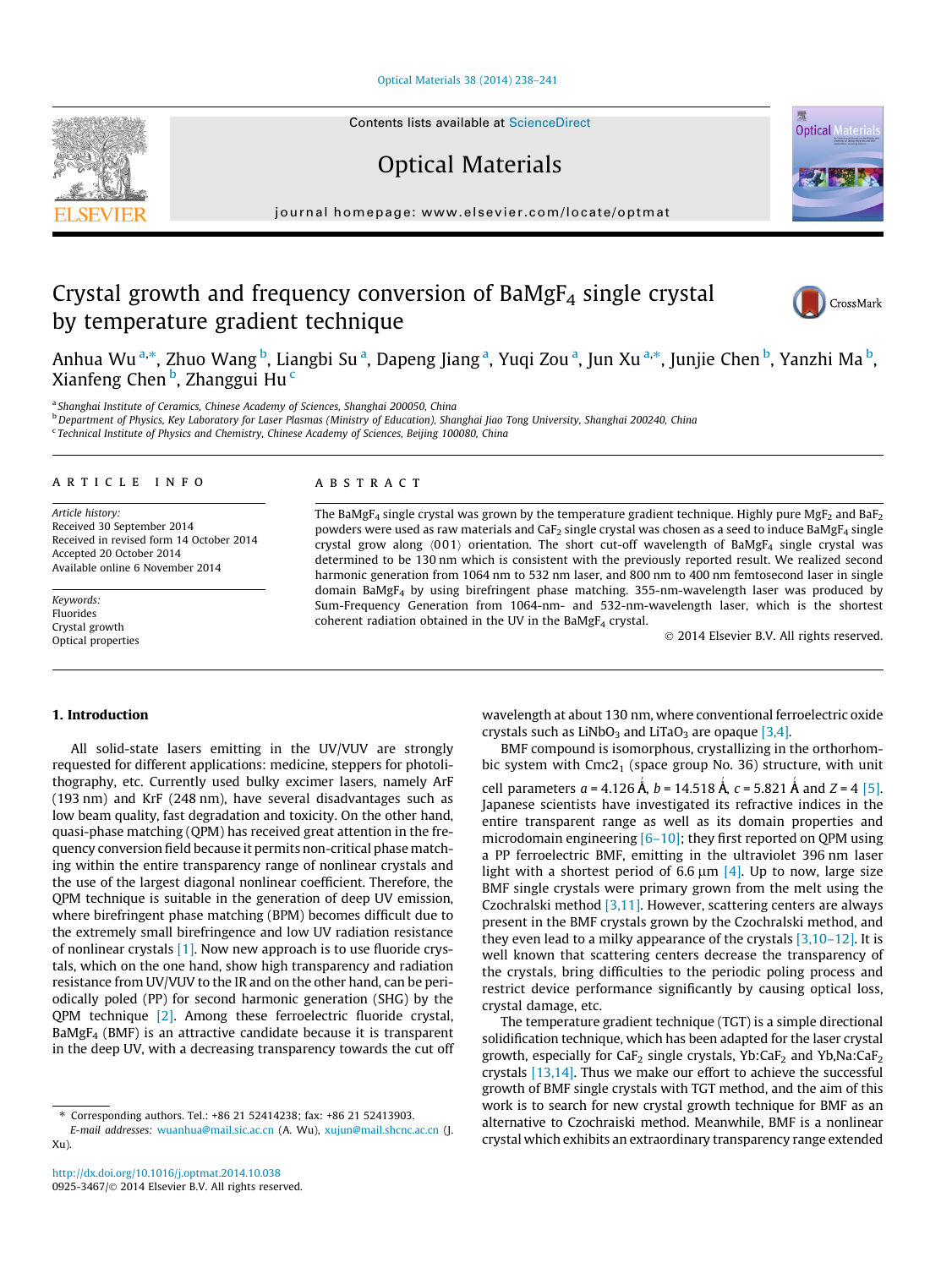from the deep UV ( $\sim$ 125 nm) to the mid-infrared ( $\sim$ 13  $\mu$ m) [\[15\].](#page-3-0) This constitutes an exceptional window for the observation of optical processes or transitions not possible in other systems, and offers a unique chance to fabricate optical devices operating in the UV and mid-IR, where other nonlinear materials cannot be used. Up to now, frequency conversion processes in both visible and UV spectral region have been recently reported based on the PP ferroelectric BMF [\[4\]](#page-3-0). In the present work, we will describe TGT growth and frequency generation experiment on in single domain BMF.

# 2. Experiment

The equipment of TGT for crystal growth of BMF single crystals is the same as that of  $CaF<sub>2</sub>$  single crystals described in the previous paper [\[13,14\].](#page-3-0) The raw materials were BaF<sub>2</sub> (99.99%), MgF<sub>2</sub> (99.99%) and PbF<sub>2</sub> (99%). In all cases, 0.5 wt% PbF<sub>2</sub> was used as oxygen scavenger. After being weighed in certain ratios, they were totally mixed, pressed into blocks, and loaded into the graphite crucible. The growth procedure started to run after the whole furnace was vacuumed to  $10^{-3}$  Pa. The temperature was kept at 400 $\degree$ C for 20 h to remove water in the raw materials and the furnace chamber. Then 1.1 atm highly pure Ar gas was filled into the furnace chamber before the procedure continued. After the raw materials were melted, the crystal growth was controlled by reducing the temperature at the rate of  $2 °C/h$ . The crystal was then cooled to room temperature in an established procedure after the melting was completely crystallized.

The as-grown BMF single crystal was cut to disk-shaped samples along various orientations of the crystals using a diamond wheel. The UV transmission spectrum of the  $BaMgF<sub>4</sub>$  single crystal was measured by UV spectrophotometer (Cary 500) under vacuum condition. We realized SHG from 1064 nm to 532 nm laser in single domain BMF with BPM by Q-switched Nd:YAG pump lasers and 800 nm to 400 nm femtosecond laser by a commercial femtosecond Ti:sapphire laser system. Sum-Frequency Generation (SFG) on BMF single crystal was carried by mixing 1064 nm and 532 nm lasers produced by a Q-switched Nd:YAG pump lasers.

# 3. Results and discussion

# 3.1. TGT growth of BMF single crystal

A distinguishing feature of the TGT, as compared with Czochralski method and Bridgman method, is that the solid–liquid interface is absolutely submerged beneath the melt surface and is surrounded by the high-temperature melt. The effect of hot spots, temperature variations and mechanical perturbations can be damped out by the surrounding molten mass before they reach the solid–liquid interface. Crystal growth is carried out under stable temperature gradients; the temperature field in high-temperature melt is opposite to the gravitation field orientation. Therefore, melt convection will not happen under this condition. TGT crystal growth is, therefore, simple directional solidification under stable temperature gradients with a submerged solid–liquid interface, and there are no moving parts [\[16\].](#page-3-0) The characteristic of temperature field and solid and liquid interface in TGT method make the growth of high-quality and relatively large-sized crystal possible.

In order to achieve fluoride crystals with high transparency in VUV region, PbF<sub>2</sub>, ZnF<sub>2</sub> additive and CF<sub>4</sub> gas were applied as scavengers for removing oxygen-related contaminants attributed to the reaction of water molecules with fluoride. Ko et al. found that  $PbF_2$ additive produce more  $CO<sub>2</sub>$  in the range from 600 to 1000 °C [\[17\],](#page-3-0) which is suitable for BMF crystal growth (the melting point of BMF is 920 °C). Therefore, 0.5 wt% PbF<sub>2</sub> was used as oxygen scavenger in this work.

BMF crystals were grown in the TGT furnace, a typical as-grown BMF boule obtained using TGT method is shown in Fig. 1. The upper edge of the boule is slightly cracked and the typical dimensions are diameter 75 mm with the height 50 mm. In the TGT growth of BMF single crystals, a  $\langle 111 \rangle$  orientation CaF<sub>2</sub> single crystal was used as a seed. Several samples were cut directly from the cross-section of the BMF boule perpendicular to the growth direction. X-ray Laue analysis showed all of the samples display  $\langle 001 \rangle$  orientation of the BMF crystal. It is clearly shown growth direction corresponds with the c-axis, which is agreement with Czochralski growth of BMF crystal.

BMF crystal was cut several wafers along different crystallographic axes. The second-order and third-order nonlinear refractive indices along three crystallographic axes and other nonlinear optical properties were measured on these samples [\[18–20\].](#page-3-0) The transmission spectra in the UV/VUV wavelength region of  $\langle 001 \rangle$ orientation BMF sample was measured by UV spectrophotometer (Cary 500). Considering the strong absorption of air to the light with wavelength lower than 180 nm, the experiment was carried out under vacuum condition. The transmission spectrum of BMF single crystal is shown in [Fig. 2.](#page-2-0) Meanwhile, we measured the transmission spectrum of BMF single crystal from visible to mid-IR, there is no absorption peak in the wavelength range of 300–2000 nm. In the case of BMF single crystal; there is a monotonous decrease in transparency towards the absorption edge, which lies at about 130 nm. These results are in accordance with previous observations [\[3,21\]](#page-3-0), which indicated a decay in transparency origin from the scattering centers. The amount of scattering centers can be effectively lowered by optimizing growth parameters in Czochralski growth of BMF crystal [\[3\].](#page-3-0) Thus, the growth processing of BMF single crystal TGT growth need to optimize in order to obtain high-quality and relatively large-sized crystal in the future.

#### 3.2. Frequency conversion of BMF single crystal

Fluoride compound has been shown to be transparent from UV to the mid-infrared. In the search for more transparent materials, BMF has been the focus of attention for its pyroelectric and nonlinear optical properties. The linear and nonlinear optical properties of some fluoride crystals are shown as [Table 1](#page-2-0) [\[22\]](#page-3-0). Recently, the use of this BMF ferroelectric crystal as a host matrix for optically active ions appears as a very interesting subject [\[23,24\].](#page-3-0) Thus the investigations on the frequency conversion of BMF single crystal become essential. Up to now, there are some reports on the frequency conversion of BMF single crystal. Recently, Villora



Fig. 1. BaMg $F_4$  crystal grown by temperature gradient technique.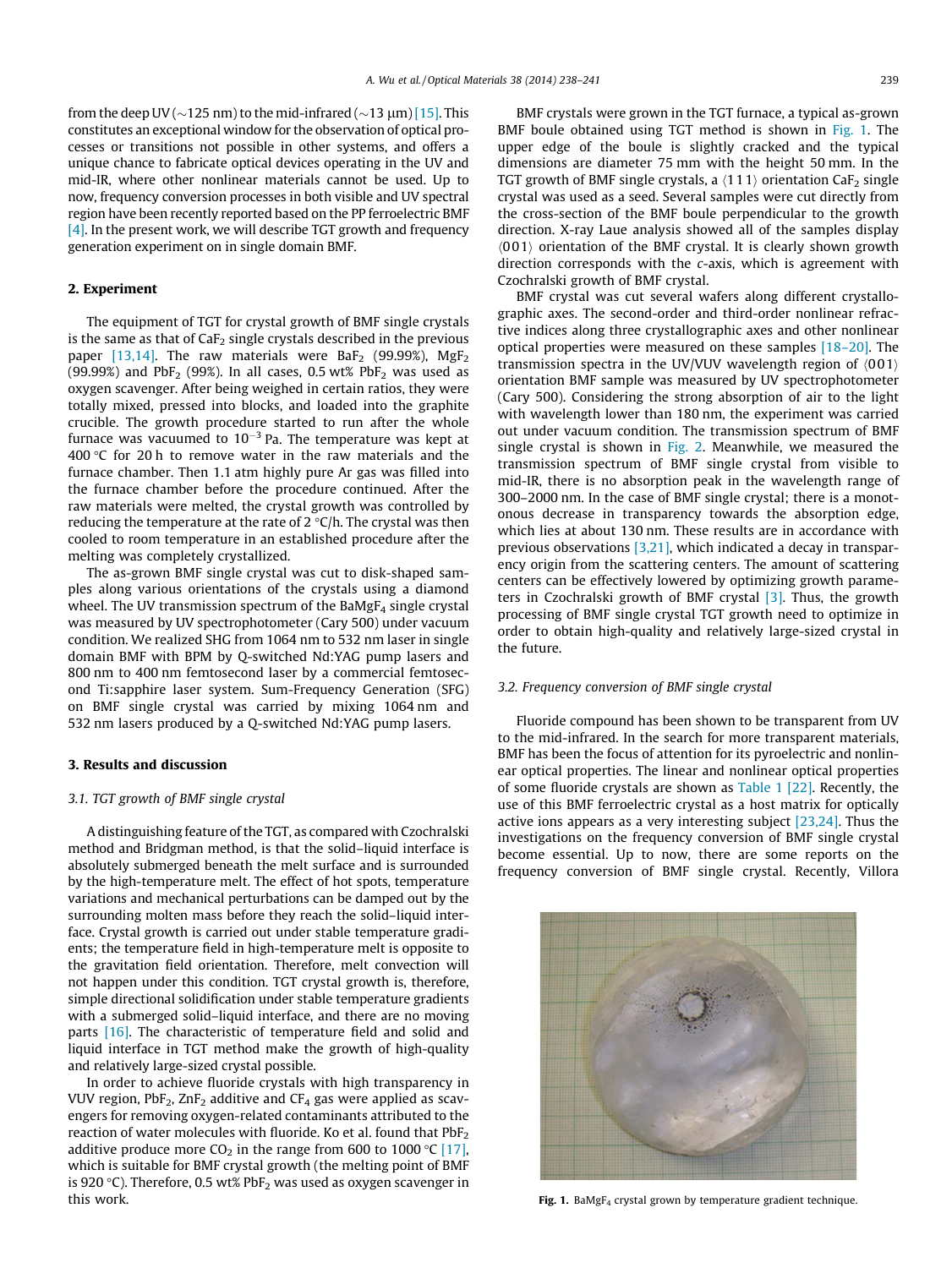<span id="page-2-0"></span>

Fig. 2. The transmission spectrum of BaMg $F_4$  single crystal.

#### Table 1

Calculated and experimental values of linear and nonlinear optical coefficients for some fluoride crystals (values in parentheses are experimental ones).

| Crystal                                                                        | Na <sub>2</sub> SbF <sub>5</sub>                                        | BaMgF <sub>4</sub>                                                                                                            | BaZnF <sub>4</sub>                                                                                                      |
|--------------------------------------------------------------------------------|-------------------------------------------------------------------------|-------------------------------------------------------------------------------------------------------------------------------|-------------------------------------------------------------------------------------------------------------------------|
| Space group<br>Energy gap (eV)<br>Energy scissors<br>(eV)<br>$n_{x}$           | $P2_12_12_1$<br>4.3(5.0)<br>0.7<br>1.566(1.499)                         | Cmc2 <sub>1</sub><br>6.7(9.28)<br>3.0<br>1.462(1.467)                                                                         | Cmc2 <sub>1</sub><br>4.66(7.27)<br>2.6<br>1.428(1.514)                                                                  |
| $n_v$<br>$n_z$<br>$\Delta n(n_{\text{max}}-n_{\text{min}})$<br>$d_{ii}$ (pm/v) | 1.573(1.467)<br>1.510(1.462)<br>0.063(0.041)<br>$d_{123}$ -0.154(0.121) | 1.470(1.439)<br>1.463(1.458)<br>0.008(0.028)<br>$d_{31}$ 0.0286(0.0259)<br>$d_{32}$ 0.0022(0.0481)<br>$d_{33}$ 0.0828(0.0185) | 1.441(1.490)<br>1.432(1.507)<br>0.013(0.024)<br>$d_{31}$ 0.019(0.009)<br>$d_{32}$ 0.033(0.012)<br>$d_{33}$ 0.029(0.041) |

et al. visualized 396 nm SHG femtosecond pulse by means of PP ferroelectric BMF [\[4\].](#page-3-0) In this work, we realized SHG from 1064 nm to 532 nm laser, and 800 nm to 400 nm femtosecond laser in single domain BMF by using BPM. In the frequency conversion experiment, the sample shape, angle and phase matching conditions play principal role for the laser pulse [\[25\].](#page-3-0) As to BMF crystal, all these nonlinear optical parameters need systemically investigated in future. In this work, we made some frequency conversion experiments by means of  $(001)$  orientation BMF sample.

In these experimental investigations, we used 1 mm  $(001)$  orientation BMF sample in thickness. A Q-switched Nb:YAG laser was used to output 1064 nm lasers as the pump lasers with pulse duration of 38 ps, repetition frequency of 10 Hz and the average power of 10–180 mW. The two-dimension angle maker was used to change the angle of the incident light. The pulse energy was measured by means of pyroelectric detectors PD300-UV-193. We measured several SHG output energies with different angles of BPM. The highest conversion efficiency is achieved to be 1.4% with pump power of 60 mW. In addition, we measured the change of conversion efficiency versus input power. From Fig. 3, we can obtain that the conversion efficiency of SHG of BMF shows a rising trend with the increase of the input power, the conversion efficiency is 2.0% while the pump power is 180 mW.

In the 800 nm to 400 nm femtosecond laser experiment, the laser system is a commercial femtosecond Ti:sapphire laser system (USA Newport Company, Spitfire). The Ti:sapphire oscillator producing 50 fs pulse at 800 nm with average power of 200 mW, 1 kHz repetition frequency, The pulse energies were measured by means of pyroelectric detectors PD300-UV-193. The spectrum of



Fig. 3. Conversion efficiency of generation of harmonic with the wavelength of 532 nm in BaMgF<sub>4</sub> crystal.

generation of harmonic with the wavelength of 400 nm in BaMgF<sub>4</sub> crystal is shown in Fig. 4. The power value of SHG pulse is 45  $\mu$ W, the conversion efficiency is only 0.0225%, which can be attributable to both the narrow phase matching of femtosecond pulse and thin  $BaMgF<sub>4</sub>$  crystal sample.

According to previous reports, the frequency conversion experiments of light in  $BaMgF_4$  crystal were all achieved by SHG by means of PP ferroelectric BMF. In order to obtain short femtosecond pulse in BaMgF4 crystal, the method of Sum-Frequency Generation (SFG) was used to obtain 355 nm laser in this work.



Fig. 4. Spectrum of generation of harmonic with the wavelength of 400 nm in BaMgF4 crystal.



Fig. 5. Spectrum of sum frequency generation of 355 nm-wavelength laser from 1064 nm- and 532 nm-wavelength laser.